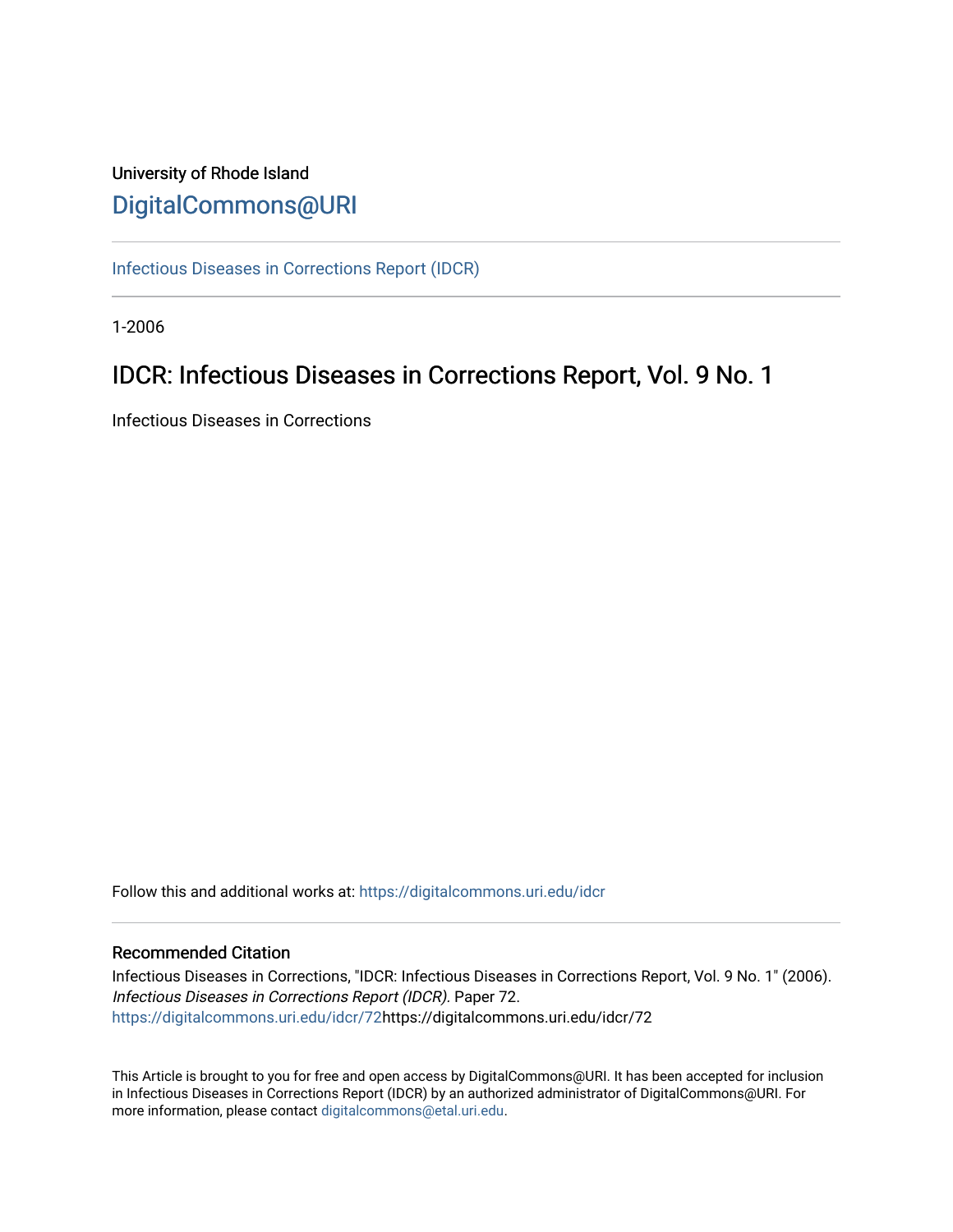

# **FORMERLY HEPP Report**

January 2006 Vol. 9, Issue 1

# **INFECTIOUS DISEASES IN CORRECTIONS REPORT**

### SPONSORED BY THE BROWN MEDICAL SCHOOL, OFFICE OF CONTINUING MEDICAL EDUCATION

## **ABOUT IDCR**

*IDCR, a forum for correctional problem solving, targets correctional physicians, nurses, administrators, outreach workers, and case managers. Published monthly and distributed by email and fax, IDCR provides up-to-the moment information on HIV/AIDS, hepatitis, and other infectious diseases, as well as efficient ways to administer treatment in the correctional environment. Continuing Medical Education credits are provided by the Brown University Office of Continuing Medical Education. IDCR is distributed to all members of the Society of Correctional Physicians (SCP) within the SCP publication, CorrDocs (www.corrdocs.org).*

#### **CO-CHIEF EDITORS Anne S. De Groot, MD**

*Director, TB/HIV Research Lab, Brown Medical School*

**David A. Wohl, MD** *Associate Professor of Medicine University of North Carolina AIDS Clinical Research Unit*

## **DEPUTY EDITORS**

**Joseph Bick, MD** *Chief Medical Officer, California Medical Facility, California Department of Corrections*

> **Renee Ridzon, MD** *Senior Program Officer, HIV, TB, Reproductive Health, Bill & Melinda Gates Foundation*

### **SUPPORTERS**

*IDCR is grateful for the support of the following companies through unrestricted educational grants:*

*Major Support: Abbott Laboratories and Roche Pharmaceuticals.* 

*Sustaining: Pfizer Inc., Gilead Sciences, Inc., GlaxoSmithKline, Merck & Co., and Schering-Plough.*

# **DEPRESSION IN THE HIV-INFECTED INMATE**

#### *Andrew F. Angelino, MD\**

*Assistant Professor, Department of Psychiatry and Behavioral Sciences Johns Hopkins University School of Medicine Glenn J. Treisman\*, MD, PhD Associate Professor, Department of Psychiatry and Behavioral Sciences Associate Professor, Department of Medicine Johns Hopkins University School of Medicine*

#### *DISCLOSURES: \*Nothing to disclose*

*\*\*Honoraria: Pfizer, Eli Lilly, AstraZeneca, GlaxoSmithKline, Abbott, Agouron, Gilead, Boehringer-Ingelheim, Roche, Shcering-Plough, Janssen, Merck*

#### **Introduction**

Mental illness is common among HIV-infected individuals. Outpatient studies of un-incarcerated HIV-infected patients reveal a prevalence as high as 54% for Axis I psychiatric disorders (major depression, bipolar disorder, schizophrenia and obsessive compulsive disorder) and 26% for Axis II psychiatric disorders (personality disorders).<sup>1</sup> Among the incarcerated, data from the United States (US) Bureau of Justice Statistics indicate that over 16% of all state prison and jail inmates have a mental or emotional condition, 10% receive psychotropic medication and 12.5% participate in mental health therapy or counseling.<sup>2</sup> Given the high prevalence of psychiatric disorders among those with HIV infection, as well as among the incarcerated, it is likely that a significant proportion of HIVinfected inmates are suffering from one or more mental illnesses.

Mental illness complicates the management of HIV infection in several ways. First, studies have shown that mental illnesses, especially depression, contribute to treatment non-adherence and poor HIV outcomes.<sup>3</sup> Second, patients with mental illness are less likely to be prescribed certain treatments including hepatitis C virus (HCV) therapy and highly-active antiretroviral therapy (HAART) in many settings,<sup>4</sup> despite new data suggesting that patients with mental illness who receive treatment for the mental illness achieve HIV clinical outcomes equal to or better than HIV-infected control

patients without mental illness.<sup>5</sup> Lastly, mental illness, when sub-optimally treated, has been associated with behaviors that risk transmission of HIV. 6,7,8

A key to improving outcomes in HIV-infected populations is adequate detection and treatment of mental illnesses. At the very minimum, HIV providers should be familiar with the screening and management of the most common mental illness among HIV-infected patients - depression. Reviews on the management of depression, including in HIV-infected patients, have been recently published.<sup>6,9</sup> In this article we highlight diagnostic and therapeutic approaches to depression among HIV-infected incarcerated persons.

#### **Screening for Depression**

Despite the high prevalence of depression, this disorder is under-diagnosed and under-treated. A major challenge to the clinician is the differentiation between major depression and isolation, demoralization and reactive states of grief and loss associated with negative experiences including the diagnosis of HIV infection and/or incarceration. In addition, establishment of a diagnosis of depression is complicated by the overlap between symptoms that could suggest depression, but could also be secondary to HIV disease or attendant opportunistic conditions. Indeed, the differential diagnosis that must be considered during the work-up of depressive symptoms in the HIV-infected inmate is extensive, and is discussed in detail below.

Depression may manifest predominantly as somatic complaints. Although readily ascribed

#### *Continued on page 2*

## **WHAT'S INSIDE** Editor's Letter **pg 3** Case Series pg 4 Mental Health 101 pg 7 IDCR-o-GRAM **page 7** Save The Dates pg 8 In The News pg 8 Self-Assessment Test pg 9

Brown Medical School | Providence, RI 02912 | 401.453.2068 | fax: 401.863.6087 | www.IDCRonline.org *If you have any problems with this fax transmission please call 800.748.4336 or e-mail us at IDCR@corrections.net*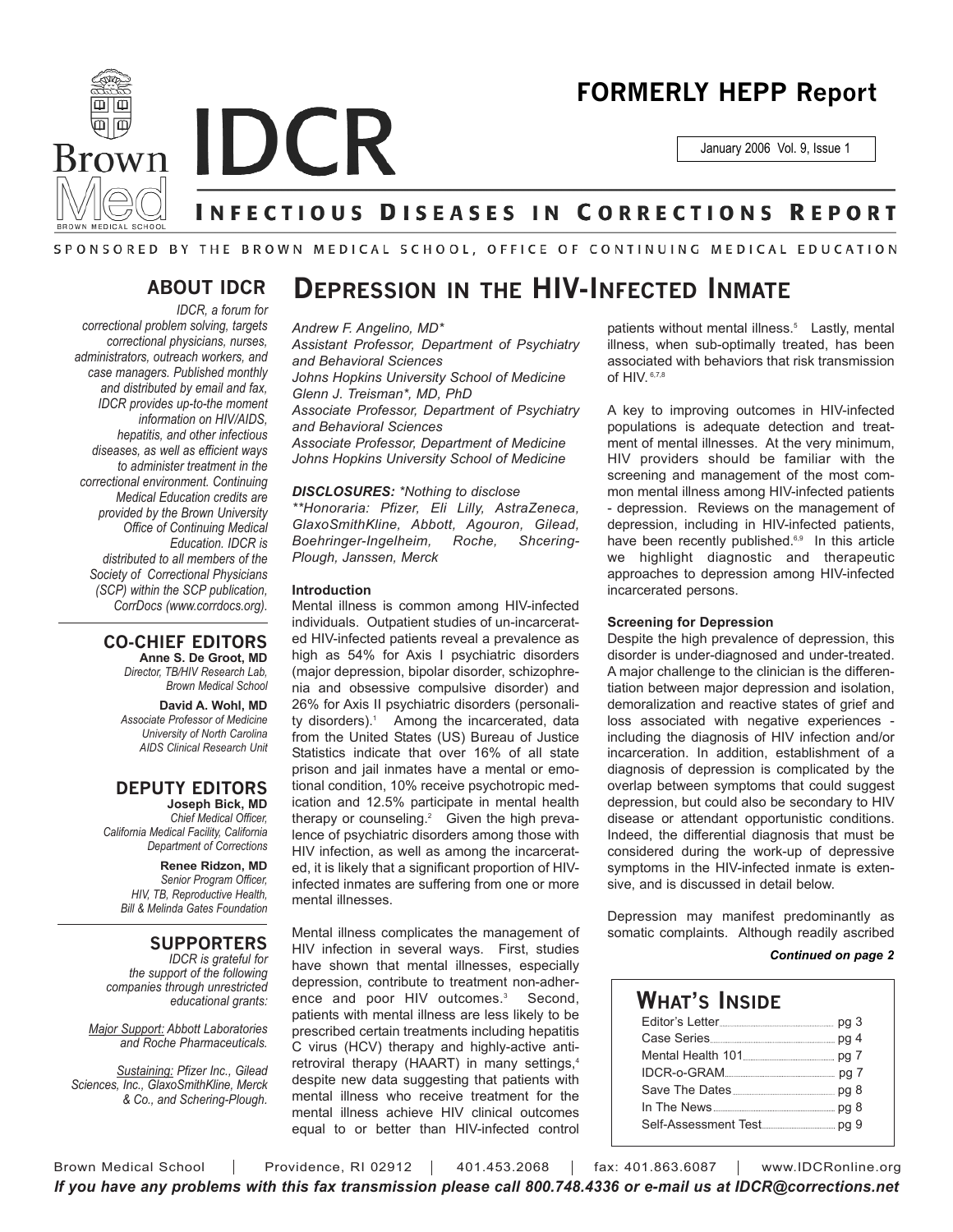#### **DEPRESSION IN THE HIV-INFECTED INMATE** *(continued from page 1)*

to underlying HIV disease, symptoms such as abdominal pain, fatigue, insomnia, inexplicable muscle or visceral pain and atypical cardiac symptoms have been found to be more likely due to depression than advancing HIV disease, especially in patients with relatively high CD4 T-cell counts.10 Data among non-incarcerated individuals suggest men and women with depression present with similar complaints, though women are more likely to report anxiety, somatization, increased appetite, increased weight, increased sleep and hostility.<sup>11</sup>

In the setting of HIV infection, screening for depression can be aided by the use of standardized scales. We have validated two screening tools - the General Hospital Questionnaire (GHQ) and the Beck Depression Inventory (BDI) in HIV-infected individuals. In a study of outpatients with HIV infection, any patient who scored above six points on the GHQ and above 14 points on the BDI was found to have a high likelihood of major depression when evaluated by a psychiatrist.<sup>1</sup> Thus, a patient who breaches these thresholds on both instruments should be evaluated thoroughly to determine the type of depressive illness he or she is experiencing.

Patients with a complaint of depression usually suffer from either endogenous depression (also known as major depression), or reactive depression (also known as adjustment disorder or demoralization). A third diagnosis, dysthymia, is less common. Patients with major depression are less able to experience pleasure from pleasurable stimuli, a state known as anhedonia, and in any given setting the patient will be less able or unable to feel pleasure. A simple analogy is that for patients with major depression, the experience is as if the electrical outlet is not connected to the wires carrying the current - no matter what you plug in or when you try it, there is no power. In contrast, patients with a reactivetype depression are depressed about something, and therefore can experience pleasure when distracted from the circumstance or event that is upsetting. In this instance, it is as if the electrical outlet is controlled by a switch - when the switch is off because the patient is in the depressing setting (e.g., at home, in jail or prison, in the HIV clinic, etc.), there is no power, but when the switch is on because the patient is distracted from the depressing setting, the power flows normally.

In a very simple categorization, major

depression is a brain disease in which the ability to feel pleasure is broken in a pervasive and persistent manner, while adjustment disorders are psychological impairments in which the patient's meaningful experiences of life's events and circumstances cause an understandable bad mood.

Understanding this basic premise of major depression allows for a greater understanding of the experience of life by a depressed person. One may try to imagine a life in which nothing felt good. Food does not have much flavor, sleep is not restful, friends and family bring no joy, sex is not pleasurable and one's usual enjoyable activities are no longer fun. Further, without pleasurable inputs allowing one to interpret one's actions as successful and uplifting, one quickly comes to expect that every action will lead to either numbness or pain. Hopelessness ensues. Major depression driven suicide kills thousands of people who have fallen to despair and have begun to believe that nothing will ever go right again. Of course, things do go right all the time, but the depressed person cannot experience the pleasure that other people and life have to offer - to return to the analogy, it is as if the outlet has been disconnected from the electricity.

When assessing a patient with a complaint of depression, it is therefore important to ask about pleasurable experiences. In a correctional setting, pleasurable experiences may be limited, but an interviewer open to exploring a patient's daily routines may discover several activities that result in good feelings if the patient does not have anhedonia (e.g., playing ball, talking with friends, watching television, playing cards, visiting with relatives/friends, reading, etc). Furthermore, it is often very useful to obtain input from an outside observer, when possible. If a patient will consent, the interviewer could contact a family member or friend to determine how the patient appears to feel when interacting with him or her (e.g., on the phone, during a visit, etc).

It is likewise important to explore any of the patient's interpretations of his or her depression fully, without allowing the interviewer's attitudes about the complaint to interfere. Such is the case, for example, when a patient reports depression about having HIV infection. Just because the interviewer might feel it would be devastating to have HIV, one cannot assume the patient shares those feelings exactly. For many incarcerated individuals, being diagnosed with HIV was not the most devastating life experience that they have endured. He or she may be reacting to an entirely different aspect of the illness, or may be reporting he or she is upset about the illness when nothing, in fact, has changed. By saying the cause of the depression is HIV-related, the patient may be trying to explain depressive symptoms in an understandable way. Likewise, inmates may attribute a host of depressive symptoms to being incarcerated - restriction of activities resulting in less pleasure, other inmates' activities interrupting sleep, cafeteria food taste causing loss of appetite, etc. In this way, a major depressive episode could be missed if the questions do not inquire deeply enough about the experiences to which negative feelings are attributed.

When major depression is diagnosed, assessment should be made for suicidal ideation (see Case #1 in this month's Case Series). Assessment includes past mental health history including prior suicide attempts, symptoms of psychosis (voices commanding the patient harm him/herself), plans for suicide (patients with specific plan for how to accomplish suicide are at greater risk), beliefs regarding HIV disease progression and current life stressors.

#### **Differential Diagnosis of Depression in HIV-Infected Patients**

Depressive symptoms in the HIV-infected inmate may well indicate the presence of major depression, but as CD4 T-cell count decreases, concern for alternative infectious, metabolic and medication causes increases. The differential diagnosis includes dementia, delirium, central nervous system (CNS) illnesses (e.g., lymphoma, toxoplasmosis, neurosyphilis, cryptocococcal meningitis), metabolic diseases (e.g., hypothyroidism, hypogonadism), acute medical illnesses, substance abuse, cocaine withdrawal and medication side effects (e.g., interferon, efavirenz, betablockers, metoclopramine), among others.

Infectious and opportunistic conditions can be assessed as is appropriate given the clinical stage of the patient and other suggestive symptoms and signs. In all patients with depressive symptoms it is crucial to examine for abnormalities of the thyroid axis in men and women and testosterone levels in men. Patients should be queried for symptoms of these conditions and basic laboratory studies should be done at least annually to detect sub-clinical abnormalities. Correction of hypothyroidism and hypotestosteronemia is often necessary to achieve remission from major depression. $12,13$ 

In any case where major depression is suspected, probing for symptoms of bipolar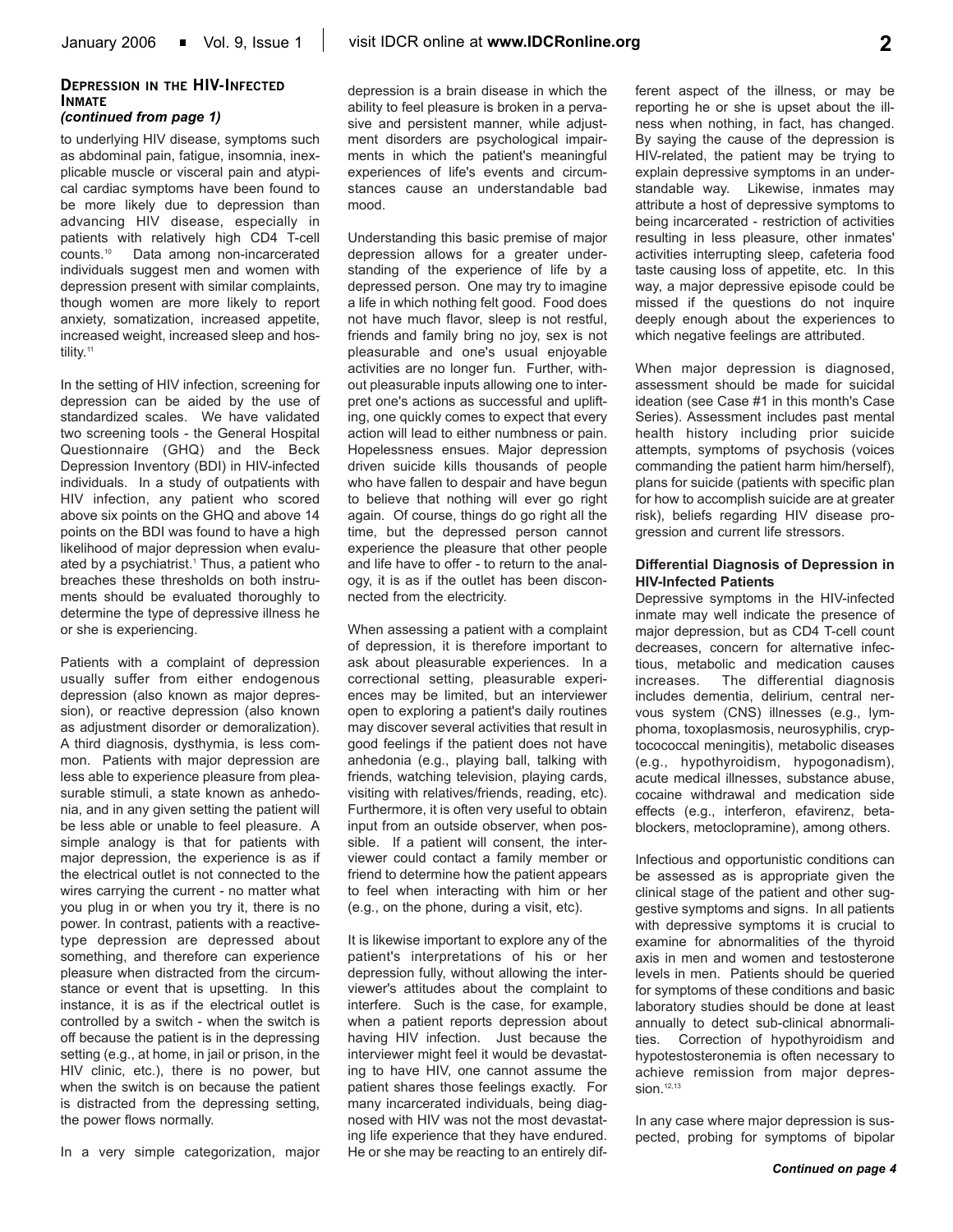# **LETTER FROM THE EDITOR**

Dear Corrections Colleagues,

A substantial proportion of persons living with HIV infection in the United States are incarcerated and among these, many - if not the great majority - suffer from psychiatric illnesses. Mental illness places people at risk for acquiring HIV and for those already HIV-infected, complicates treatment and prevention efforts. As most of us have observed, abuse of alcohol, cocaine, heroin and other illicit substances is often a form of self-treatment among the depressed and traumatized, increasing not only their odds for infection with HIV and viral hepatitis, but also for incarceration. In this issue of the IDCR, Drs. Andrew Angelino and Glenn Treisman, psychiatrists leading Psychiatric Services for the Johns Hopkins HIV/AIDS Care Program, provide a guide to the diagnosis and treatment of the most prevalent mental health disorder of HIV-infected individuals - major depression. Drs. Angelino and Triesman have authored a useful book, "The Psychiatry of AIDS", available in paperback and a "must-read" for HIV health care providers - particularly those in corrections. Their article is complemented by a series of illuminating cases from Dr. Jeffery Watts, Psychiatric Medical Director at the CORE Center, a large clinic specializing in mental health care for HIV-infected patients which is associated with Cook County Hospital in Chicago.

I hope this issue, my first as editor, will raise awareness of the need to screen all HIV-infected inmates for mental illnesses and provide a starting point for continued clinician education on the detection and management of mental health disorders in correctional settings. Reading this issue has made it clear to me that the benefits patients can accrue when their psychiatric illnesses are addressed is multiple and includes improved quality of life, enhanced medical adherence, reduced substance abuse and adoption of HIV transmission prevention measures. After reading this issue, individuals should be able to differentiate between major depression and reactive states which can produce depressive symptoms, appreciate the differential diagnosis of depression in the HIVinfected inmate and understand the approaches to the pharmacologic and psychotherapeutic treatment of depression in such patients.

In closing, I wish to thank you for the work you do, often in a difficult environment with patients who do not always appreciate the value of the help you are offering. The IDCR staff, including the editorial board of experienced and insightful providers in correctional health care, aim to provide you with the information you need to continue to deliver high quality care. During the next year we will address topics most relevant to your work and will enhance our website to provide clinical resources we hope you will find useful. We can best accomplish these aims with feedback from you, our readers. Feel free to email me regarding the content of the IDCR at wohl@med.unc.edu.

Thanks,

David Alain Wohl, MD

# **Subscribe to IDCR**

Fax to **617-770-3339** for any of the following: *(please print clearly or type)*

Yes, I would like to add/update/correct (circle one) my contact information for my complimentary subscription of IDCR fax/email newsletter.

Yes, I would like to sign up the following colleague to receive a complimentary subscription of IDCR fax/email newsletter.

Yes, I would like my IDCR to be delivered in the future as an attached PDF file in an email (rather than have a fax).

| NAME:                                |                                                           | <b>FACILITY:</b> |                                                           |        |                  |                       |
|--------------------------------------|-----------------------------------------------------------|------------------|-----------------------------------------------------------|--------|------------------|-----------------------|
| <b>CHECK ONE:</b>                    |                                                           |                  |                                                           |        |                  |                       |
| O Physician<br>$\bigcirc$ Pharmacist | O Physician Assistant<br>O Medical Director/Administrator |                  | ○ Nurse/Nurse Practitioner<br>○ HIV Case Worker/Counselor |        | $\bigcirc$ Other | O Nurse Administrator |
| ADDRESS:                             | CITY:                                                     |                  |                                                           | STATE: |                  | ZIP:                  |
| FAX:                                 |                                                           | PHONE:           |                                                           |        |                  |                       |
| EMAIL:                               |                                                           |                  |                                                           |        |                  |                       |
|                                      |                                                           |                  |                                                           |        |                  |                       |

#### **Faculty Disclosure**

In accordance with the Accreditation Council for Continuing Medical Education Standards for Commercial Support, the faculty for this activity have been asked to complete Conflict of Interest Disclosure forms. Disclosures are listed at the end of articles. All of the individual medications discussed in

this newsletter are approved for treatment of HIV and hepatitis unless otherwise indicated. For the treatment of HIV and hepatitis infection, many physicians opt to use combination antiretroviral therapy which is not addressed by the FDA.

#### **Associate Editors**

Rick Altice, MD *Yale University AIDS Program*

David Paar, MD *Associate Professor of Medicine, University of Texas, Medical Branch* Dean Rieger, MD *Officer/Corporate Medical Director, Correct Care Solutions*

Karl Brown, MD, FACP *Infectious Disease Supervisor PHS-Rikers Island*

> Ralf Jürgens *Consultant,*

Joseph Paris, PhD, MD, FSCP, CCHP *Medical Director, Georgia Dept. of Corrections*

Lester Wright, MD, MPH *Chief Medical Officer, New York State Dept. of Correctional Services*

William Cassidy, MD *Associate Professor of Medicine, Louisiana State University Health Sciences Center*

Bethany Weaver, DO, MPH *Acting Instructor, Univ. of Washington, Center for AIDS and STD Research*

David Thomas, MD, JD *Professor and Chairman, Division of Correctional Medicine NSU-COM*

#### **Editorial Board**

Neil Fisher, MD *Medical Director, Chief Health Officer, Martin Correctional Institute*

Lynn Taylor *Assistant Professor of Medicine, Brown University School of Medicine, The Miriam Hospital*

Michael Poshkus *Medical Program Director, Rhode Island Department of Corrections*

Louis Tripoli, MD, FACFE *Vice President of Medical Affairs, CMS Correctional Medical Services*

Josiah Rich, MD *Associate Professor of Medicine and Community Health Brown University School of Medicine*

> Steven F. Scheibel, MD *Regional Medical Director Prison Health Services, Inc*

Barry Zack, MPH *Executive Director, Centerforce*

Eric Avery, MD

Michelle Gaseau *The Corrections Connection*

**Layout** Derek O'Brien *The Corrections Connection*

**Distribution** Screened Images Multimedia

> **Managing Editor** Courtney E Colton *IDCR*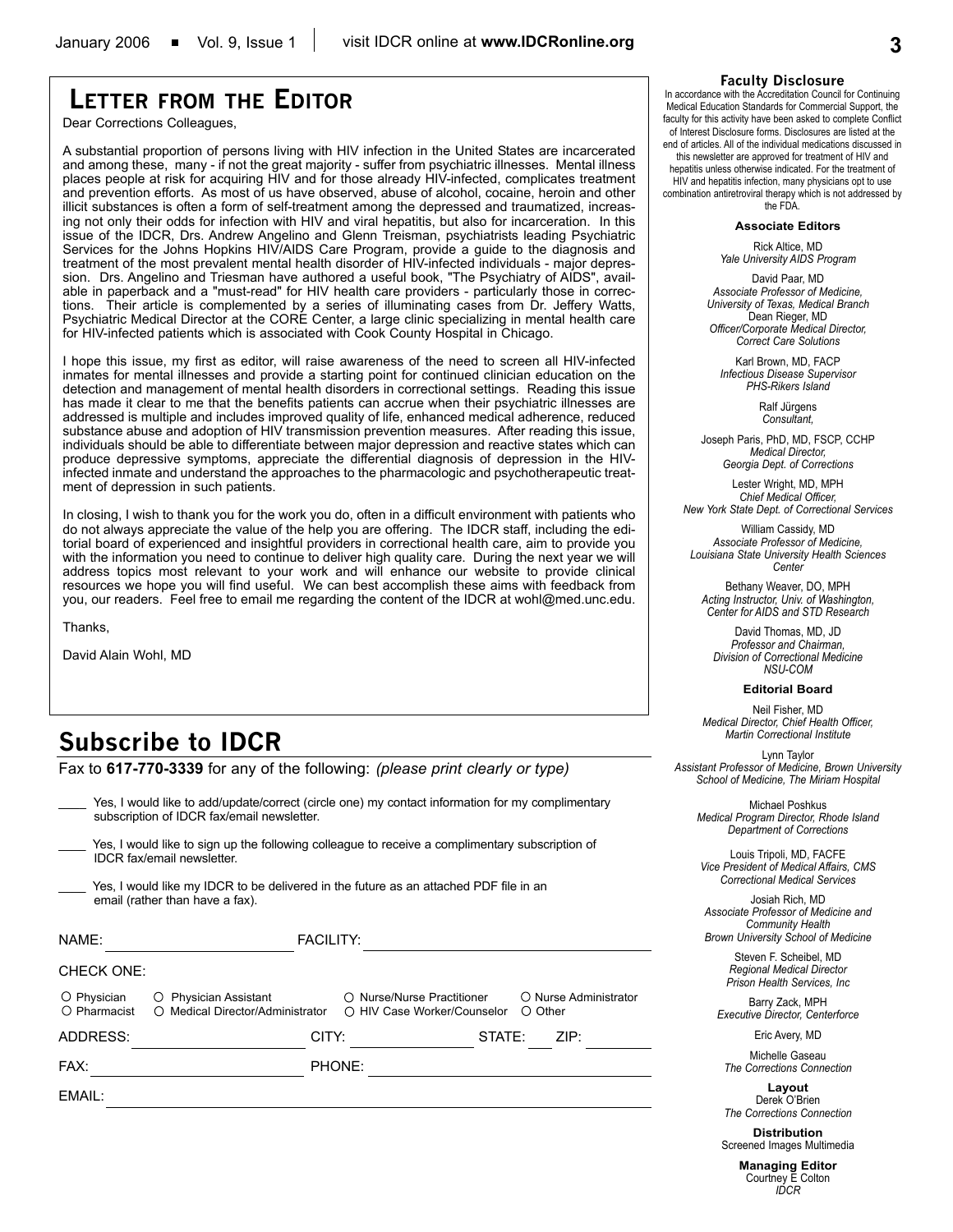disease, specifically symptoms of mania, should be performed given differences in the management of these disorders.

There is some evidence that HIV infection itself directly causes major depression. First, there is a higher prevalence of major depression in HIV-infected patients than in the general population, as previously stated. Second, there is a correlation between progression of HIV disease and development of major depression. This, taken in concert with models for depression caused by chronic CNS inflammation (likely mediated by both pro- and anti-inflammatory cytokine action in CNS glial cells),<sup>14</sup> demonstrates a possible causal relationship for HIV infection and major depression.

In addition to the direct effects of HIV and inflammation on the brain causing major depression, medications can cause or worsen depression. Two medications in particular, efavirenz and alpha-interferon<sup>15,16,17</sup> (the latter used to treat HCV, frequently comorbid with HIV - particularly in correctional settings) can cause depressive symptomatology. In general, depressive symptoms that begin after these medications are started should raise suspicion for a causal relationship. This may be overlooked, however, since the depressive symptoms often take some time to develop. While the time course for efavirenz is less clear, depressive symptoms develop between one and 24 weeks after starting treatment with alpha-interferon, with a mean of eight to 12 weeks after first dose. Screening for depression prior to initiation of alpha-interferon and regularly during therapy is prudent and should be incorporated into the management of HCV infection.

#### **Treatment**

The best news for patients with major depression from any cause is that it is usually a very treatable condition. In studies of HIV-infected depressed patients, up to 85% had at least some improvement with treatment within 12 weeks and 50% returned to baseline.6,18 The overall response rate for alpha-interferon-induced depression in the literature is likewise approximately 85%.<sup>16</sup>

The cornerstone of effective treatment for major depression is anti-depressant medication. All available standard anti-depressant therapies have a potential efficacy for treatment of major depression co-morbid with HIV and/or alpha-interferon therapy. Selection of an agent is therefore based primarily on tolerability. In general, antidepressants with few side effects experienced by the patient may promote adherence to the medications, and therefore, may have a good chance at effective treatment. Treatment should be started at low doses and titrated upward to minimize the risk of adverse effects. An algorithm for the management of depression and a listing of variables to consider when prescribing an antidepressant are shown in this month's IDCR-o-gram.

As the efficacy of the various classes of anti-depressants is similar, the search for a good match between the patient and treatment can be informed by the properties of the agents and the patient's medical and psychiatric symptoms. For example, tricyclic anti-depressants, such as nortriptyline, doxepin and desipramine, often curb diarrhea, promote sleep and assist with weight gain - all of which may be desirable for certain patients. Some selective serotonin-reuptake inhibitors (SSRIs) (e.g., fluoxetine and escitalopram), venlafaxine XR, bupropion SR and XL often cause some activation, thus eliminating fatigue. Bupropion SR may also be useful in combination with smoking cessation programs, since it treats symptoms of nicotine withdrawal. Venlafaxime XR may reduce chronic pain. Matching the side effect profile of the medication to the patient's presenting symptoms can be useful in promoting adherence, thus enhancing the likelihood of a therapeutic effect. An excellent review of the properties of anti-depressants has been recently published.<sup>9</sup>

An additional consideration when choosing an anti-depressant for an HIV-infected patient are interactions with current medications and those that are likely to be prescribed in the future.<sup>6</sup> The IDCR published a review of drug-drug interactions between mental health and HIV medications in January 2005, available at www.IDCRonline.org.19 SSRIs, like many protease inhibitors, are metabolized via the cytochrome P450 system. Ritonavir, in particular, is an extremely potent inhibitor of the P450 enzymes. Nevirapine can induce the P450 system, producing relatively decreased SSRI levels. Therefore, there is a potential for drug interactions that can alter SSRI levels; however, in general, the majority of interactions between SSRIs and antiretroviral fail to be clinically significant, and this information is presented to alert potential prescribers of a mechanism for those rare cases of clinically-significant interactions. Again, starting with lower doses of the anti-depressant will reduce the risk of supratherapeutic plasma drug levels and adverse effects and permit titration to doses that are tolerated and effective.

Following the initiation of anti-depressant

#### *Continued on page 6*

# **Mental Health Case Series**

### *Jeffrey Watts, MD*

*Speaker's Bureau: BMS Virology, Abbott Virology*

*Psychiatric Medical Director, CORE Center*

#### **Case # 1: Management of depression in the HIV-infected patient**

A 46 year-old African-American male coinfected with HIV and Hepatitis C virus (HCV) presents for his routine medical appointment. Incarcerated for the past three years, he often reports sadness and irritability, but has been reluctant to "take another pill." He is prescribed a twice-daily regimen of Combivir and Kaletra and has achieved an undetectable viral load and CD4 cell count of 750 cells/mm<sup>3</sup>. This inmate has a past history of intravenous "speedballing" of heroin and cocaine, but denies prior psychotropic medication trials. With the death of his mother three months ago, he complains of a progression of his depression with persistent low mood, frequent anger episodes, insomnia with early morning awakening and passive thoughts

of dying. He seems despondent but sincere in his presentation and assertions of safety. He is now agreeable to help, including medication, if necessary.

#### **Case # 1: Questions**

How would you manage his depression and thoughts of dying? Does his current antiretroviral regimen impact the selection of antidepressant or dosage?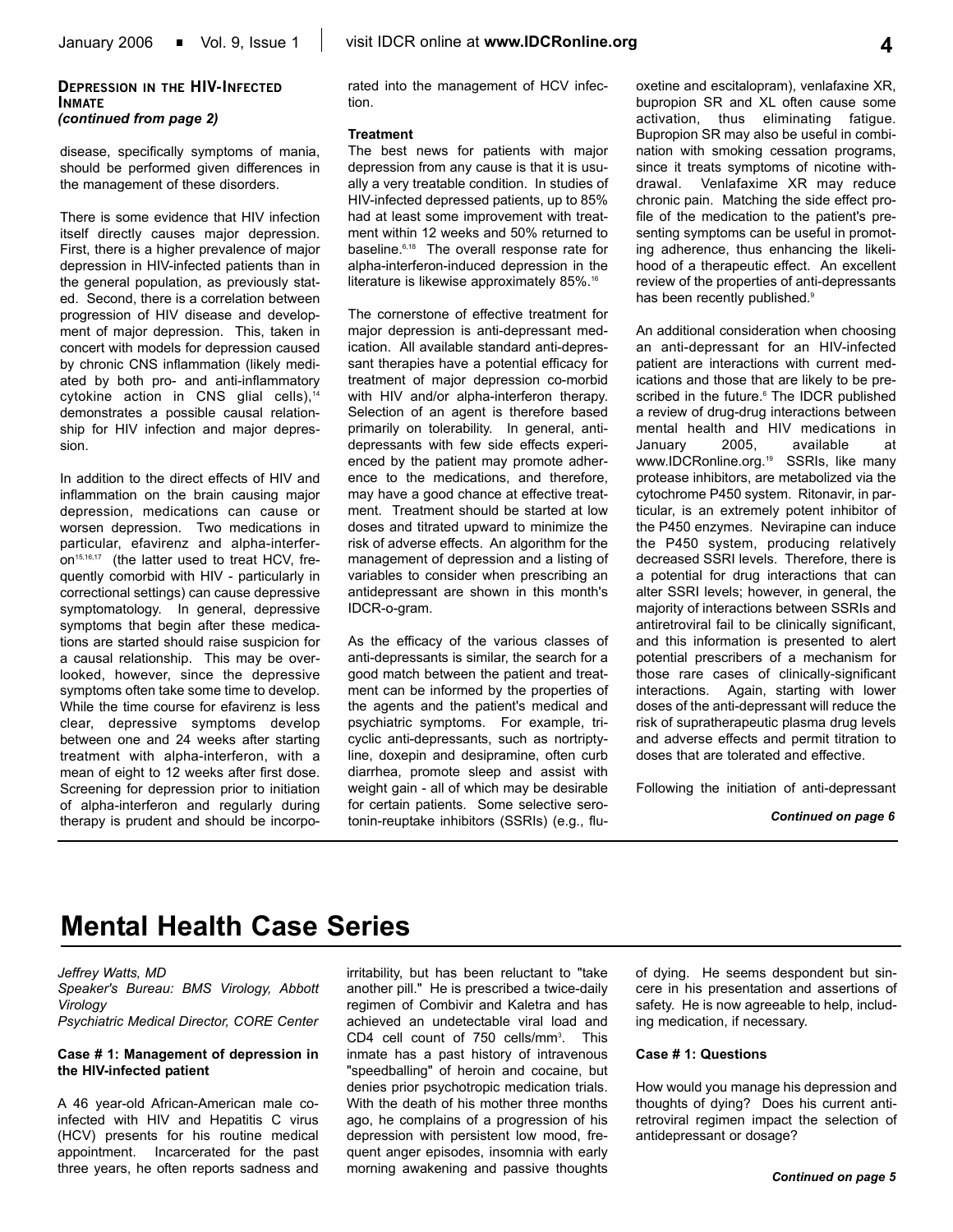### **CASE SERIES** *(continued from page 4)*

#### **Case # 1: Discussion**

The first consideration must be patient safety. Many facilities would immediately place this person on suicide precautions or monitoring. However, past suicidal history, current intent and/or plans to harm himself, and his level of anxiety should be assessed when devising the safety management plan. Careful probing to determine each of these can assist the provider in determining whether or not the patient is currently a risk to himself.

The next assessment centers on his depression. Although bereavement is a possibility in the differential diagnosis, the extent and duration of his symptoms are consistent with major depression. Treatment of major depression in HIV/AIDS has been widely studied throughout the AIDS epidemic. The estimate of the lifetime prevalence of major depression in persons with HIV is 50%, greatly exceeding that of the general population. Medication management of depression usually results in 60-70% response within four to eight weeks and remission in eight to 12 weeks. Patients and clinicians alike often have expectations of faster outcomes. Antidepressant selection in HIV/AIDS patients is simpler than other psychotropic classes. Most selective serotonin reuptake inhibitors (SSRIs) and tricyclics (TCAs) have shown similar efficacy and side effect profiles to the general population. Although mild interactions between ritonavir-containing regimens and some antidepressants may occur, (generally leading to increased levels of the antidepressants) most clinicians should feel comfortable and safe in starting an antidepressant in this otherwise stable HIV patient. Since efficacy is essentially equivalent in the spectrum of antidepressants, formulary availability and side effect profiles usually dictate the selection. Drug selection is less important than duration of treatment. Antidepressant medications should be continued for at least six to nine months after remission of the depressive symptoms. The patient should be monitored for the development of side effects initially every two weeks and effectiveness of treatment assessed eight to 12 weeks after starting antidepressant therapy. Continued follow-up every three to four months thereafter is standard.

In addition to the challenge the dual diagnoses of HIV and major depression present to this patient, as well as his clinicians, HCV co-infection further complicates the situation. Interferon used in the treatment of HCV infection can exacerbate depression. However, a history of depression is not an

absolute contraindication for HCV therapy and patients with well controlled depression may be candidates for such treatment in coordination with a psychiatrist.

#### **Case # 2: Management of co-morbid HIV and severe mental illness**

A 35 year-old Caucasian male has been a frequent recidivist in the correctional setting and is newly incarcerated. Diagnosed with schizophrenia, his co-morbid cocaine abuse and homelessness have contributed to his recent HIV infection and diagnosis prior to this incarceration. He has yet to receive antiretroviral medications and is unaware of any prior laboratory information. Past corrections' records indicate various psychotropic trials but the patient indicates that he receives haloperidol (Haldol), carbamazepine (Tegretol) and benztropine (Cogentin) from the local emergency room when needed. He remembers having a seizure after a head wound three years ago, but denies any seizures since that time. He currently has a flat affect and a poverty of thought (e.g. speech is limited to few words). Staff reports that he is paranoid around other inmates over the past few days. His last reported date of cocaine use was two months ago.

#### **Case #2: Questions**

What is the recommended approach in the treatment of severe mental illness in persons with HIV? What is the recommended approach of antiretroviral treatment in the severe mentally ill?

#### **Case #2: Discussion**

As always, the need for coordinated care between psychiatry and HIV primary care is essential. In these situations with two severe disease processes, a prioritization in treatment should follow the basic assessment of the mental illness (diagnosis, current symptoms, level of dysfunction, comorbid substance abuse) and HIV status (viral load, CD4 count, current symptoms). In this case, the patient's recent HIV infection would not likely need immediate antiretroviral medication; however he does need immediate psychiatric treatment.

Although the psychiatrist would prescribe the antipsychotic in this case, some important items are presented here. First, the history and collaborative information would be helpful to ensure the diagnosis of schizophrenia is correct. The current mental status exam and the remote last cocaine usage make a cocaine-induced psychotic disorder unlikely as the sole diagnosis. But in patients with more recent cocaine exposure, this diagnosis must be considered.

In regards to treatment, "typical" antipsychotics or "older" neuroleptics have a higher propensity for hyperprolactinemia, tardive dyskinesia, and extrapyramidal side effects (EPS) including dystonias (involuntary muscle contractions), akithisia (restlessness, fidgeting) and parkinsonism. In patients with HIV/AIDS, this rate may be increased three-fold, reportedly due to the predilection of the HIV virus for the basal ganglia and associated areas of the brain. Furthermore, medications to minimize EPS symptoms such as diphenhydramine (Benadryl) and benztropine (Cogentin) often worsen cognitive functioning due to the anticholinergic effects of these drugs. Newer, or "atypical", antipsychotic medications are considered treatments of choice for schizophrenia but may carry increased risks of the metabolic syndrome with hyperlipidemia and/or non-insulin dependent diabetes mellitus (NIDDM). In particular, studies have most closely linked olanzapine (Zyprexa) to these problems, although all agents in this class carry the warning in their package insert. The NIDDM is not directly associated with the increase in patient weight with the initiation of the drug. One of the six atypical agents (Clozaril) can cause agranulocytosis and is not usually considered in HIV patients. Two of the remaining five agents (Geodon and Abilify) are CYP p450 3A4 substrates, which may create challenges to future antiretroviral management, particularly ritonavir-containing regimens. Risperidone (Risperdal) or queitapine (Seroquel) might be the best choices in this patient. Risperidone is now available in a depot injection form (Risperdal Consta) that may be administered every two weeks in non-adhering patients. Due to the timing of antiretroviral treatment, potential drug interactions, and the need for metabolic monitoring (glucose/lipid), ongoing coordination between the HIV provider and the psychiatrist will continue to provide the best possible outcome for this patient.

#### **Summary**

The challenges in the management of mental illness and HIV in the correctional setting may seem overwhelming. These cases demonstrate that a thorough history, initial physical examination and basic mental status assessment will provide you the needed tools for diagnosis, initial management, and psychiatric referrals. Although potential drug interactions are overwhelming at times to remember, the key to management and monitoring is in coordination with knowledgeable pharmacists and psychiatrists to ensure patient safety and positive patient outcomes.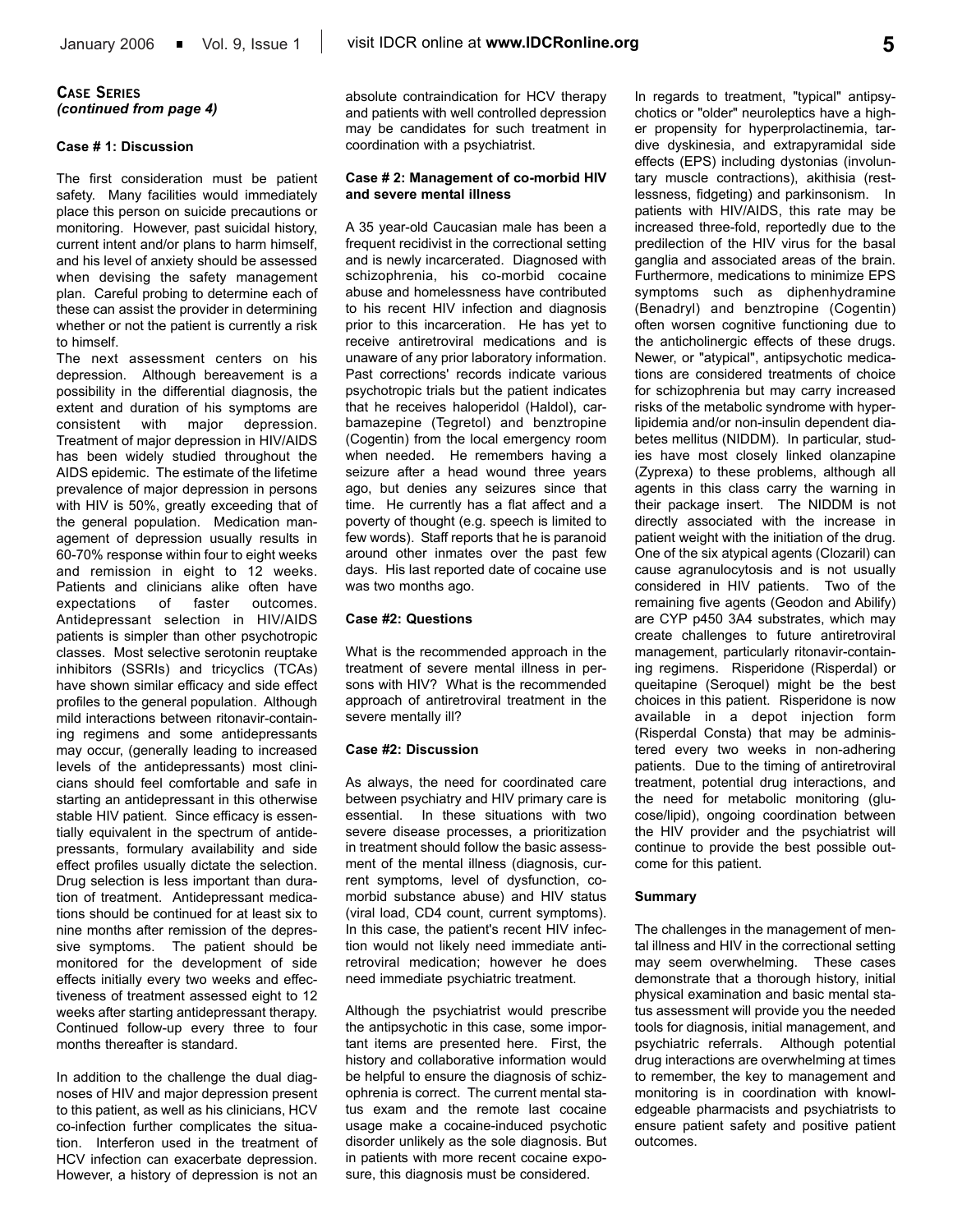#### **DEPRESSION IN THE HIV-INFECTED INMATE** *(continued from page 4)*

therapy, the patient should be assessed every two weeks initially, at first for monitoring of side effects and later for efficacy. It may take six weeks to notice a significant change in depressive symptoms and patients should be counseled not to expect rapid results. Once remission in depression is achieved, the dose of the antidepressant should not be altered.

Failure to achieve an effect should lead to reassessment of the diagnosis. Suboptimal dosage, drug-drug interactions and/or poor medication adherence may have contributed to the failure. If these are ruled-out, then a switch to another agent can be attempted. Response rates to a second SSRI after failure to respond to a drug in this class are 60-70%.<sup>11</sup> In cases where a partial effect is seen during initial anti-depressant therapy, the patient may be a candidate for augmentation with a second agent with a slightly different neuropharmacological profile (e.g., adding venlafaxine or bupropion to an SSRI). There is a fair amount of evidence suggesting that lithium carbonate is an effective augmenting agent which can be monitored by serum levels.<sup>20,21</sup> Anti-psychotic medications are also very useful in this regard. In particular, olanzapine<sup>22</sup> promotes sleep and weight gain and ziprazidone provides a nice "energy boost" in lower doses (but must be taken with food to be effectively absorbed in the stomach).<sup>23</sup> All patients with treatment-resistant depression should be referred to a psychiatrist.

It is important to remember that antidepressant medications themselves will only affect a person's ability to feel pleasure. Psychotherapy is an integral part of the treatment of major depression and is more effective when combined with pharmacological therapy than when either is used alone.<sup>24</sup> Returning to the electric outlet analogy, anti-depressants will turn on the power to the outlet. The patient's attitudes about the use of electric appliances may be unaffected - he or she may believe that life contains no pleasures or that pleasures are fickle and subject to disappear without notice. This is the reason for combining psychotherapy with anti-depressant medication. Psychotherapy is the process of changing the patient's assumptions, behaviors and feelings about the world through discussion, exploration and practice. In essence, a depressed patient has to gain insight that the experiences he or she had while depressed were inherently biased because of a brain disease disallowing the experience of pleasure, and that new experiences, now that the power is back on, will be different. In this way, trials of behaviors once thought to be unrewarding may result in regained pleasures and thus, generate a sense of hope.

Several clinical studies have demonstrated enhanced efficacy of the treatment of depression in HIV-infected patients with psychotherapy25,26,27 and correctional systems with access to psychiatric consultation and on-going appropriate counseling services for patients with major depression have a distinct advantage in their ability to treat this disorder. For patients who are

about to be released, post-release community counseling and mental health care should be arranged.

In all cases, there needs to be coordination among HIV care providers and those providing psychiatric care to ensure that each is aware of alterations in the status of the patient, modifications in treatment or dosage, potential for drug interactions and the development of relevant treatmentrelated adverse effects.

#### **Conclusion**

HIV infection and major depression are prevalent and often co-morbid conditions among inmates in the U.S. Health care providers practicing in the correctional setting are most effective when they can accurately diagnose and treat major depression in HIV-infected inmates. Following the general principles in this article will assist health care providers to diagnosis depression and differentiate between this disorder and other conditions that can cause depressive symptomatology, choose treatments that are tailored to the patient and recognize the potential for toxicity and drug interactions. Psychiatric consultation should be sought for patients with treatment-resistant depression, such as those failing a second anti-depressant. In addition, psychotherapy is an important complement to pharmacologic therapy and should be a component of the treatment of major depression in the HIV-infected inmate. Coordination between clinicians providing HIV care and those providing psychiatric care is essential to the safe and effective management of shared patients.

#### *References:*

- *1 Lyketsos CG, Hanson A, Fishman M, et al. Int J Psych Med. 1994; 24:103-13.*
- *2 Beck AJ, Maruschak LM. Bureau of Justice Statistics Special Report, US Department of Justice. 2001, NCJ 188215.*
- *3 Singh N, Squier C, Sivek C, et al. AIDS Care. 1996; 8:261-69. 4 Bangsberg DR, Moss A. J Gen Intern Med. 1999; 14:446-48. 5 Himelhoch S, Moore RD, Treisman G, et al. JAIDS. 2004; 37:1457-63.*
- *6 Basu S, Chwastiak LA, Bruce RD. AIDS. 2005; 19(18):2057-67. 7 Perdue T, Hagan H, Thiede H, et al. AIDS Educ Prevent. 2003; 15:81-*
- *92.*
- *8 Hutton HE, Lyketsos CG, Zenilman JM, et al. Am J Psychiatry. 2004; 161:912-14.*
- *9 Mann JJ. New Engl J Med. 2005; 353:1819-34.*
- *10Perkins DO, Leserman J, Stern RA, et al. Am J Psychiatry. 1995; 152:1776-81.*
- *11American Psychiatric Association. Arlington: American Psychiatric Association; 2000.*
- *12Joffe RT. J Clin Endo Meta. 2002; 27: 80.*
- *13Grinspoon S, Corcoran C, Stanley T, et al. J Clin Endo Med. 2000;85:60-65.*
- *14Lyketsos CG, Hoover DR, Guccione M, et al. Am J Psychiatry. 1996: 153:1430-7.*
- *15Dieperink E, Ho SB, Thuras P, et al. Psychosomatics. 2003; 44:104-12. 16Hauser P, Khosla J, Aurora H, et al. Mol Psychiatry. 2002;7(9):942-7. 17Angelino AF, Treisman GJ. Int Rev Psychiatry. 2006; (in press).*
- *18Treisman GJ, Fishman M, Lyketsos CG, et al. In Price R.W., Perry S.W., (eds) HIV, AIDS and the Brain: ARNMD Volume 72, New York: Raven press, 1993: pp. 239-250.*
- *19IDCR. January 2005. Last accessed January 3, 2006 from www.idcronline.org*
- *20Stein G, Bernadt M. British Journal of Psychiatry. 1993;162:634-40. 21Katona CLE, Abou-Saleh MT, Harrison DA, et al. British Journal of Psychiatry. 1995; 166:80-6.*
- *22Shelton RC, Tollefson GD, Tohen M, et al. Am J Psychiatry. 2001; 158:131-34.*
- *23Papkostas GI, Petersen TJ, Nierenberg AA, et al. J Clin Psych. 2004; 65:217-21.*
- *24Keller MB, McCullough JP, Klein DN, et al. N Engl J Med. 2000; 342(20):1462-70.*
- *25Lee MR, Cohen L, Hadley SW, et al. Psychiatr Serv, 1999; 50:948-52. 26Kelly JA, Murphy DA, Bahr GR, et al. Am J Psychiatry.1993;150:1679- 86.*
- *27Markowitz JC, Kocsis JH, Fishman B, et al. Arch Gen Psychiatry. 1998; 55(5):452-7.*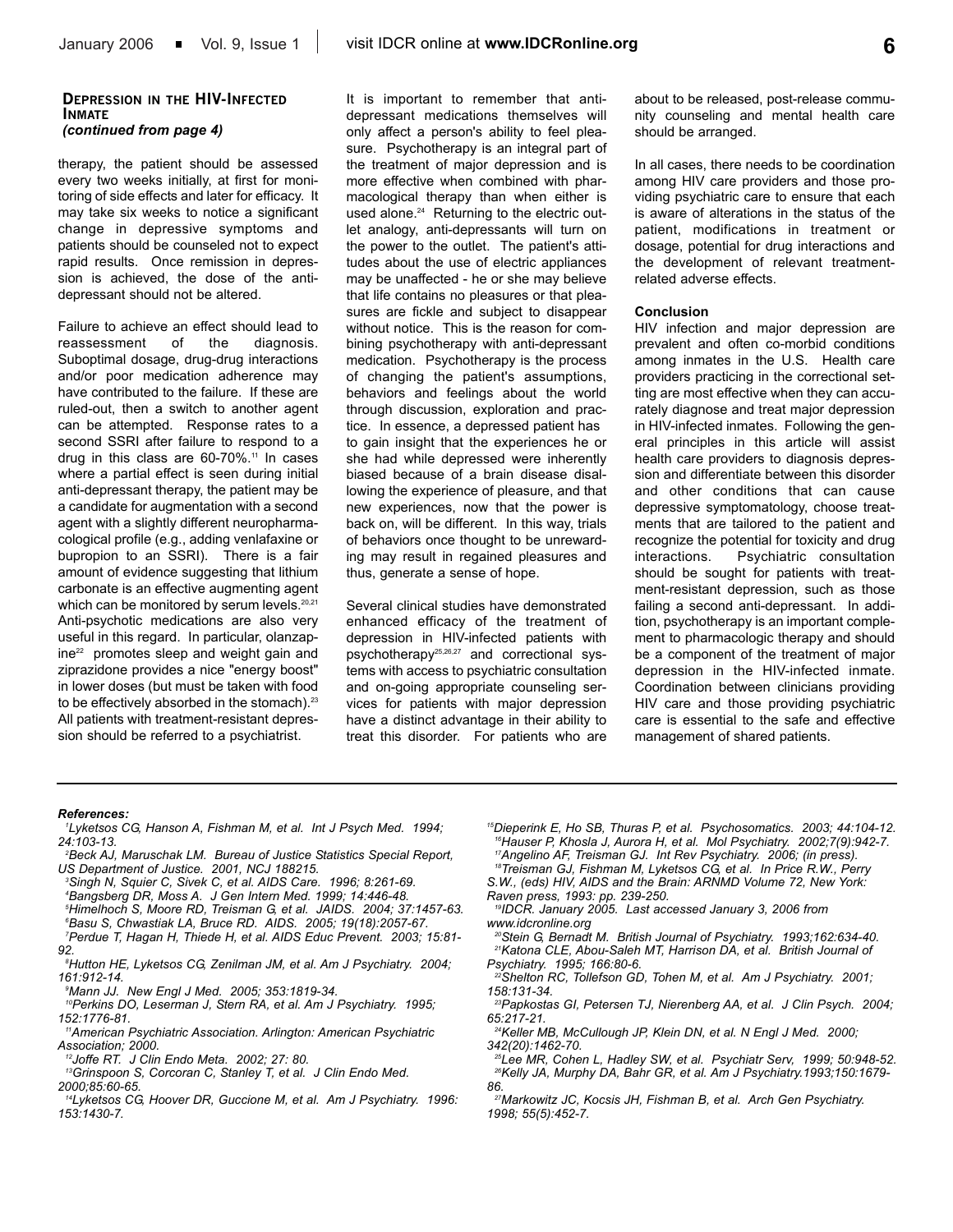# **MENTAL HEALTH 101**

## **Selection of a First Line Antidepressant Medication**

| Variable<br><b>Patient history</b>                               | <b>Medication</b>                                               | *SSRI = selective serotonin-reuptake<br>inhibitor                     |
|------------------------------------------------------------------|-----------------------------------------------------------------|-----------------------------------------------------------------------|
| Age group                                                        |                                                                 | <sup>A</sup> NRI norepinephrine-reuptake inhibitor                    |
| Children and adolescents<br>Adults $< 65$ yr<br>Adults $> 65$ yr | SSRI* (fluoxetine)<br>SSRI, NRI^ or SNRI**<br>SRI <sup>^^</sup> | **SNRI = serotonin-norepinephrine                                     |
| Family history of response                                       | Same medication that was effective in first-degree relative     | reuptake inhibitor                                                    |
| Past response                                                    | Same medication that was effective previously                   | ^^SRI serotonin-reuptake inhibitor.                                   |
| <b>Depression characteristic</b>                                 |                                                                 |                                                                       |
| Bipolar depression                                               | Mood stabilizer (lithium or lamotrigine) plus antidepressant    | Table adapted from:                                                   |
| Psychotic depression                                             | Antidepressant plus antipsychotic (atypical)                    | Mann, J. Drug therapy: the medical<br>management of depression. NEJM. |
| Depression with features of<br>obsessive-compulsive disorder     | <b>SSRI</b>                                                     |                                                                       |
| Panic attacks                                                    | <b>SSRI</b>                                                     |                                                                       |
| Agitated depression                                              | Sedating antidepressant                                         |                                                                       |
| Depression with psychomotor<br>retardation                       | Nonsedating antidepressant (NRI, SSRI)                          |                                                                       |
| Medication-resistant depression                                  | Electroconvulsive therapy or combination of medications         |                                                                       |
| <b>Coexisting medical conditions</b>                             |                                                                 |                                                                       |
| Heart disease                                                    | Nontricyclic antidepressants                                    |                                                                       |
| Stroke                                                           | Caution with SNRIs or NRIs and blood pressure                   |                                                                       |
| Pain                                                             | Duloxetine, venlafaxine                                         |                                                                       |
| Concern regarding side effects                                   |                                                                 |                                                                       |
| Gastrointestinal symptoms                                        | Nontricyclic antidepressant                                     |                                                                       |
| Anticholinergic symptoms                                         | Nontricyclic antidepressant                                     |                                                                       |
| Sexual dysfunction                                               | Non-SSRI antidepressant                                         |                                                                       |
| Weight gain                                                      | Avoid atypical antipsychotics                                   |                                                                       |
| Postural hypotension                                             | <b>NRI</b>                                                      |                                                                       |
| <b>Diabetes</b>                                                  | Avoid atypical antipsychotics                                   |                                                                       |

# **IDCR-O-GRAM: HIV and Major Depression**



Table reprinted with permission from: Treisman G, Angelino A. The Psychiatry of AIDS: A Guide to Diagnosis and Treatment. 2004; 41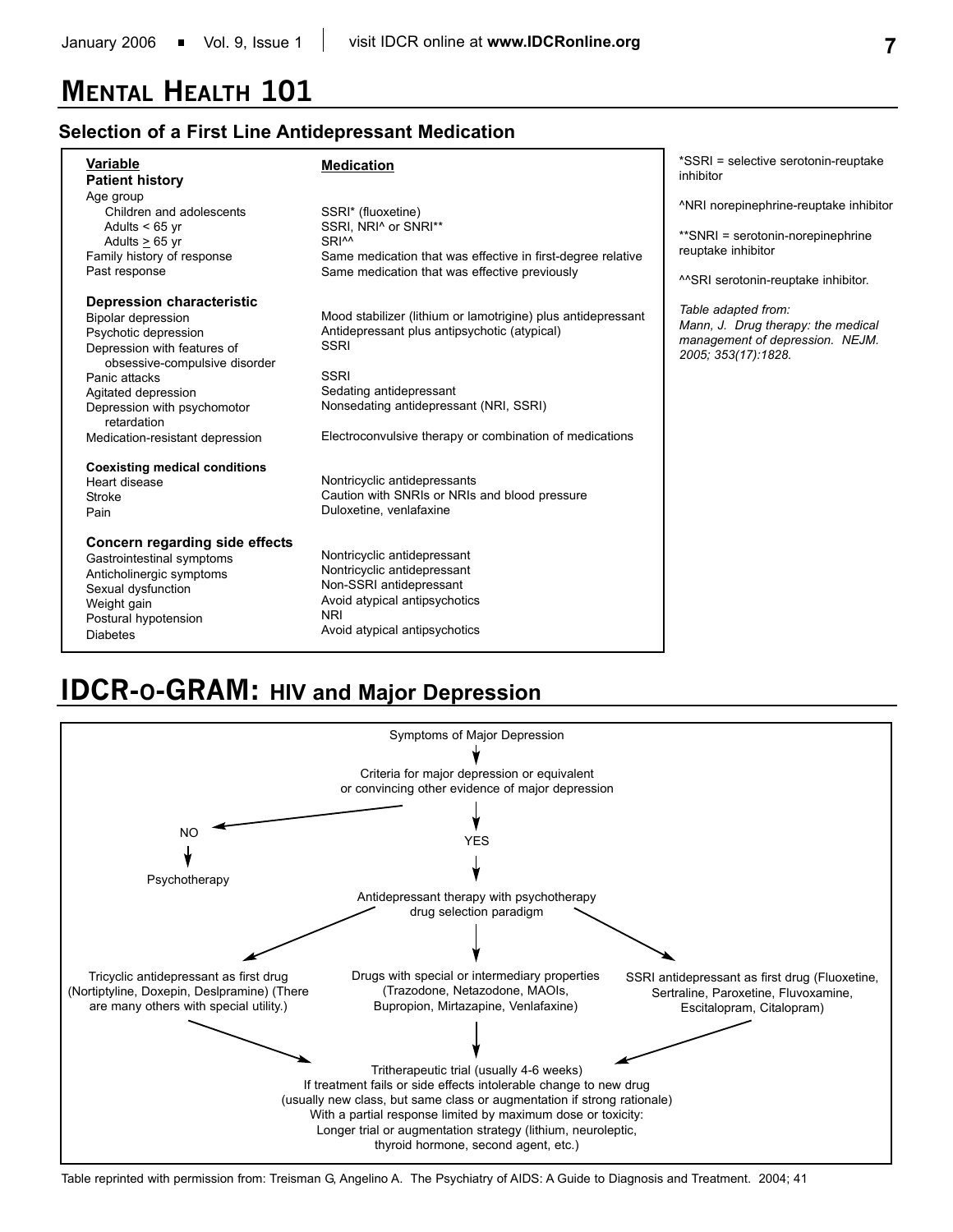# **SAVE THE DATES**

**Politics on Paper - Global Tragedies/Personal Perils. Featuring the work of Eric Avery MD, John Risseeuw and Robbin Ami Silverberg.**  January 13 - March 11, 2006 Columbia College Chicago Center for Book & Paper Arts 1104 S. Wabash Ave Chicago, IL 60605 Phone: 312.344.6684

**13th Annual Conference on Retroviruses and Opportunistic Infections** February 5-9, 2006 Denver, Colorado

Visit:www.retroconference.org

#### **13th Annual Ryan White National Youth Conference on HIV/AIDS**

February 18-20, 2006 Philadelphia, Pennsylvania Visit: www.napwa.org/rwnyc/

#### **National Conference on African-Americans and AIDS**

February 27-28, 2006 Philadelphia, PA Visit: www.minority-healthcare.com/

## **NIMH/IAPAC Conference on**

**HIV Treatment Adherence** March 8-10, 2006 Jersey City, New Jersey Visit: www.hivadherenceconference.com

**Updates in Correctional Health Care** April 8-11, 2006 Las Vegas, Nevada Visit: www.ncchc.org

## **Satellite Videoconference "Hepatitis B & C with HIV**

**Co-infection"** April 19, 2006 12:30-2:30 EST CME-accredited webstream of last conference available on-line Visit: www.amc.edu/patirnt/hiv /hivconf/index.htm

### **ACHSA 2006 Multidisciplinary Training**

**Conference** May 11-13, 2006 Durham, North Carolina Visit: www.achsa.org

# **NEWS AND LITERATURE REVIEWS**

#### **Screening Tool for Mental Illness, Substance Abuse Validated**

Pence, et al conducted a validation study of the Substance Abuse and Mental Illness Symptoms Screener (SAMISS), a 16-item screening instrument designed to identify substance abuse and mental illness in HIV-infected patients. The Structured Clinical Interview for DSM-IV (SCID) was used as the reference to evaluate the performance of the SAMISS in this study. The study population was comprised of HIV-infected patients who had never previously been screened with the SAMISS. Of 148 participants who completed follow-up, 37.2% screened positive on the SAMISS substance abuse (SA) module. Compared with the SCID, the SA module of the SAMISS had 86% sensitivity and 75% specificity. Of 143 participants who completed SCIDs and complete data information, 69.2% screened positive on the mental illness (MI) module of the SAMISS. Compared with the SCID, the MI module of the SAMISS had 95% sensitivity and 49% specificity. Study authors concluded that the SAMISS demonstrated high sensitivity and moderate specificity as a screening tool for the identification of SA/MI in this HIV-infected patient population. The brevity of the SAMISS makes it practical for routine use in busy clinical settings, but should be followed by a more rigorous psychiatric evaluation for patients who screen positive.

*Pence B, Gaynes B, Whetten K, et al. Validation of a brief screening instrument for substance abuse and mental illness in HIV-positive patients. J Acquir Immune Defic Syndr. 2005; 40(4):434-44.*

#### **Clinician-Delivered Intervention to HIV Patients Reduces Risk Behaviors**

Fisher, et al conducted a prospective clinical trial to evaluate the effectiveness of a clinician-delivered intervention in reducing unprotected sexual behavior of HIV-infected patients. The risk reduction intervention consisted of brief, patient-centered discussions, conducted during routine clinical visits, over a study interval of 18 months. During these discussions, clinician and patient negotiated an individually tailored behavior change, goal or plan. Sessions concluded with the patient being given a "prevention prescription" written on a prescription pad. Analysis of the intervention demonstrated that unprotected vaginal, anal and insertive oral sexual events decreased significantly over time among HIV-infected patients who received the cliniciandelivered HIV prevention intervention. By contrast, the same measures increased significantly over time for HIV-infected patients in the standard-ofcare control arm. Study authors concluded that a clinician-delivered HIV prevention intervention, implemented during the course of routine clinical

care, can be effective in reducing a broad measure of HIV-infected patients' unprotected vaginal, anal and insertive oral sexual behavior.

*Fisher J, Fisher W, Cornman D, et al. Cliniciandelivered intervention during routine clinical care reduces unprotected sexual behavior among HIVinfected patients. J Acquir Immune Defic Syndr. 2006; 41(1):44-52.*

#### **Hospitalizations, Expenditures Due to HCV on the Rise**

As the population of patients infected with hepatitis C virus (HCV) grows older, the treatment burden of HCV continues to grow. Grant, et al sought to provide longitudinal statistics concerning health care resource use by HCV-infected patients. Hospitalization trends using the Nationwide Inpatient Sample (NIS) from the Healthcare Cost and Utilization Project (HCUP) were examined. From 1994 through 2001, HCV-related hospitalizations, hospital days, total charges and deaths increased at average annual rates exceeding 20%, more than three-fold higher than rates for all-cause hospitalizations. HCV liver causes for all ages accounted for almost four times as many hospital days in 2001 as in 1994. Increasing hospitalizations and hospital days coincided with higher expenditures for HCV. Study authors concluded that the future burden of HCV infection will match and may exceed analysts' forecasts.

*Grant W, Jhaveri R, McHutchinson J, et al. Trends in health care resource use for hepatitis C virus infection in the United States. Hepatology. 2005; 42(6):1406-13.*

#### **Antidepressant Treatment Improves Adherence to ART**

Untreated depression has been associated with medication non-adherence. To evaluate the effect of anti-depressant treatment (ADT) on antiretroviral (ART) adherence, Yun, et al., retrieved data from chart review for 1,713 HIV-infected patients seen at an urban health care setting. Of these patients, 57% were depressed and of these, 46% and 52% received ADT and ART treatment, respectively. Adherence to ART treatment was lower among depressed patients not adherent to ADT compared to depressed patients adherent to ADT. Study authors concluded that there may be a benefit of ADT on ART adherence among depressed HIVinfected patients.

*Yun L, Mavari M, Kobayashi J, et al. Antidepressant Treatment Improves Adherence to Antiretroviral Therapy Among Depressed HIV-Infected Patients. JAIDS. 2005; 38(4):432-8.*

## **RESOURCES**

#### **American Psychiatric Association.**

**Information on Efavirenz:**

http://healthyminds.org/copingwithaidsandhiv.cfm

**Centers for Disease Control and Prevention.** http://www.cdc.gov/hiv/pubs/brochure/care10.htm

Annals of Internal Medicine. 2005; 143(10):1-43.

**Mental Health AIDS.** http://mentalhealthaids.samhsa.gov/index.asp

**National Institute of Mental Health.** http://www.nimh.nih.gov/publicat/dephiv.cfm

**National Institute of Mental Health.** http://www.nimh.nih.gov/publicat/index.cfm